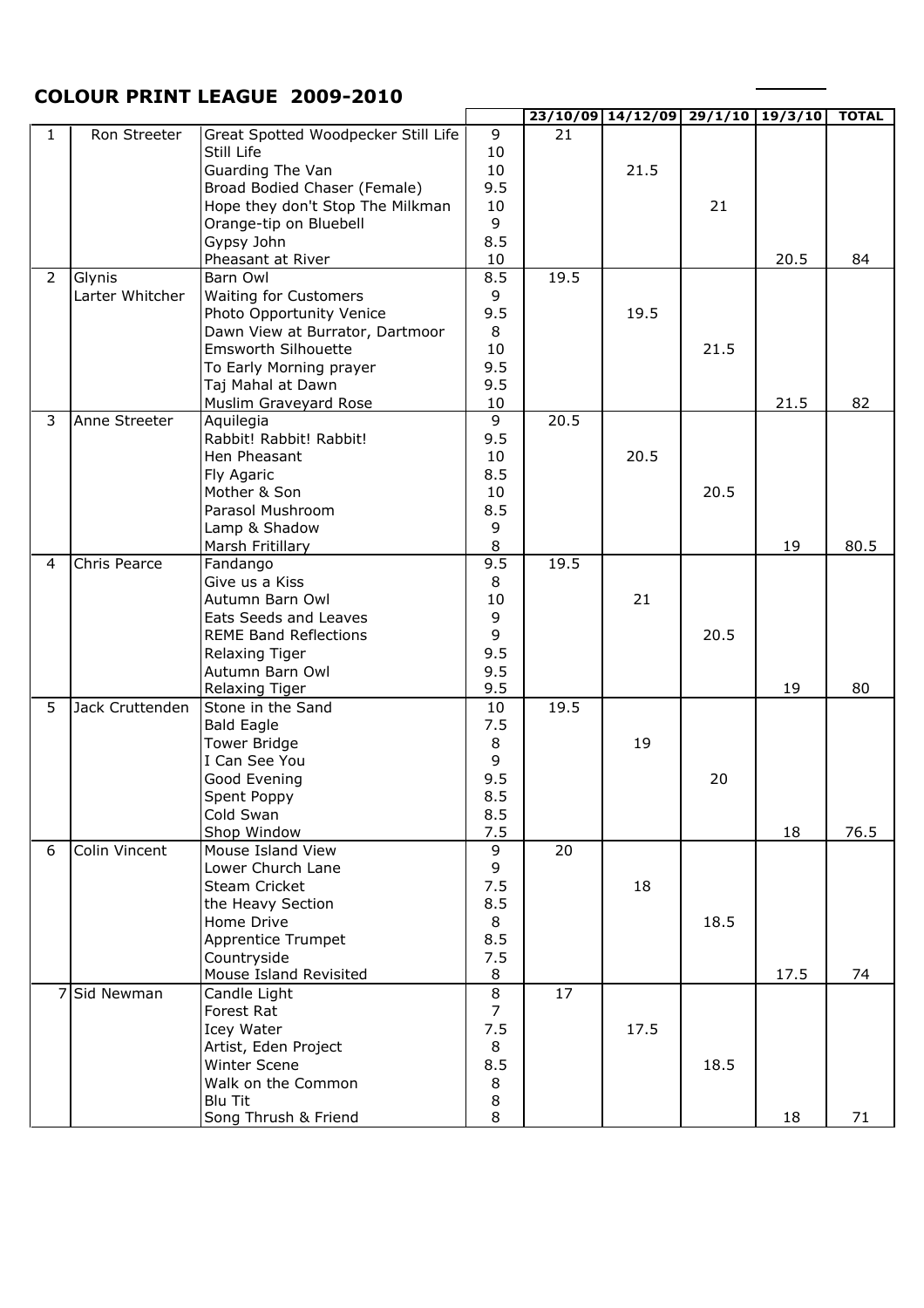| $8 =$ | Sharon Grafton   | Fountain Way                 | 7              | 17              |      |      |         |      |
|-------|------------------|------------------------------|----------------|-----------------|------|------|---------|------|
|       |                  | <b>Torchlight Procession</b> | 8              |                 |      |      |         |      |
|       |                  | Daddy What's That?           | 8              |                 | 18.5 |      |         |      |
|       |                  | End Of The Season            | 8.5            |                 |      |      |         |      |
|       |                  | Coleman Bridge               | 7.5            |                 |      | 18   |         |      |
|       |                  | Signs of Spring              | 8.5            |                 |      |      |         |      |
|       |                  | The Bell                     | $\overline{7}$ |                 |      |      |         |      |
|       |                  | Lobster Pots                 | 6.5            |                 |      |      | 15.5    | 69   |
| $8 =$ | Jim Parfitt      | Red Fox                      | 8.5            | 17.5            |      |      |         |      |
|       |                  | Herring Gull                 | 7              |                 |      |      |         |      |
|       |                  | the Squirrell on the Stump   | 8.5            |                 | 18   |      |         |      |
|       |                  | Red Admiral on Blackberry    | 7.5            |                 |      |      |         |      |
|       |                  | Resting                      | 7              |                 |      | 17   |         |      |
|       |                  | Tasty                        | 8              |                 |      |      |         |      |
|       |                  | Frosted Leaf                 | 7.5            |                 |      |      |         |      |
|       |                  | Damsel Fly                   | $\overline{7}$ |                 |      |      | 16.5    | 69   |
| 10    | Eric Bennett     | Deep Down                    | 7.5/8.5        | 17              |      |      |         |      |
|       |                  | Skye View                    | 7.5/8          |                 | 16.5 |      |         |      |
|       |                  |                              |                |                 |      |      |         |      |
|       |                  | Canyon Evening               | 9.5/7.5        |                 |      | 19.5 |         |      |
|       |                  | <b>Tidal Mooring</b>         | 8-Jul          |                 |      |      | 14.5    | 67.5 |
|       | 11 Elaine Dicker | The Ice Cream Cone           | $\overline{7}$ | 16.5            |      |      |         |      |
|       |                  | A Water Feature              | 7.5            |                 |      |      |         |      |
|       |                  | Hands                        | 7.5            |                 | 17.5 |      |         |      |
|       |                  | Three Chimneys               | 8              |                 |      |      |         |      |
|       |                  | Shadows                      | 8.5            |                 |      | 18.5 |         |      |
|       |                  | Shell Church                 | 8              |                 |      |      |         |      |
|       |                  | Tranquility                  | $\overline{7}$ |                 |      |      |         |      |
|       |                  | Thatch IOW                   | $\overline{7}$ |                 |      |      | 14      | 66.5 |
|       | Steve Kirkby     | Water Water Everywhere       | $\overline{9}$ | 21              |      |      |         |      |
|       |                  | Major Johnstone              | 10             |                 |      |      |         |      |
|       |                  | The End of the Line          | 8              |                 | 18.5 |      |         |      |
|       |                  | Portrait of a Young Man      | 8.5            |                 |      |      |         |      |
|       |                  | YAK                          | 9              |                 |      | 19.5 |         | 59   |
|       |                  | Chipmunk                     | 8.5            |                 |      |      |         |      |
|       | Dave Robinson    | Cliffs at First Light        | 9.5            | $\overline{21}$ |      |      |         |      |
|       |                  | Winter Walk on the Shore     | 9.5            |                 |      |      |         |      |
|       |                  | Lilies                       | 10             |                 |      | 20.5 |         | 41.5 |
|       |                  | Creeper                      | 8.5            |                 |      |      |         |      |
|       | Nicky Gavin      | Barn Owl (Tyto Alba)         | $\overline{9}$ | 19.5            |      |      |         | 19.5 |
|       |                  | Rehearsing the Can Can       | 8.5            |                 |      |      |         |      |
|       |                  | Red Alert                    | 8              |                 |      |      |         |      |
|       |                  |                              | 8              |                 |      |      |         |      |
|       |                  | Neonopolis<br>At Anchor      |                |                 |      |      | 17      | 36.5 |
|       | Jennie Pearson   |                              | 7.5/7.5        | 17              | 16   |      |         | 33   |
|       |                  | Lochside Dwellings           | 7.5/8.5        |                 |      |      |         |      |
|       | Steve            | <b>Guildford Castle</b>      | 9              | 19              |      |      |         |      |
|       | Emmerson         | The Royal Oak                | 8              |                 |      |      |         |      |
|       |                  | <b>Guildford Castle</b>      | 8              |                 |      |      | $\,8\,$ | 27   |
|       | Derek Roberts    | Mallard                      | 8              | 20              |      |      |         | 20   |
|       |                  | Bentley War Memorial         | $10\,$         |                 |      |      |         |      |
|       | Lynne Gardiner   | King of The Scavengers       | $\overline{7}$ | 18              |      |      |         | 18   |
|       |                  | Think Pink!                  | 9              |                 |      |      |         |      |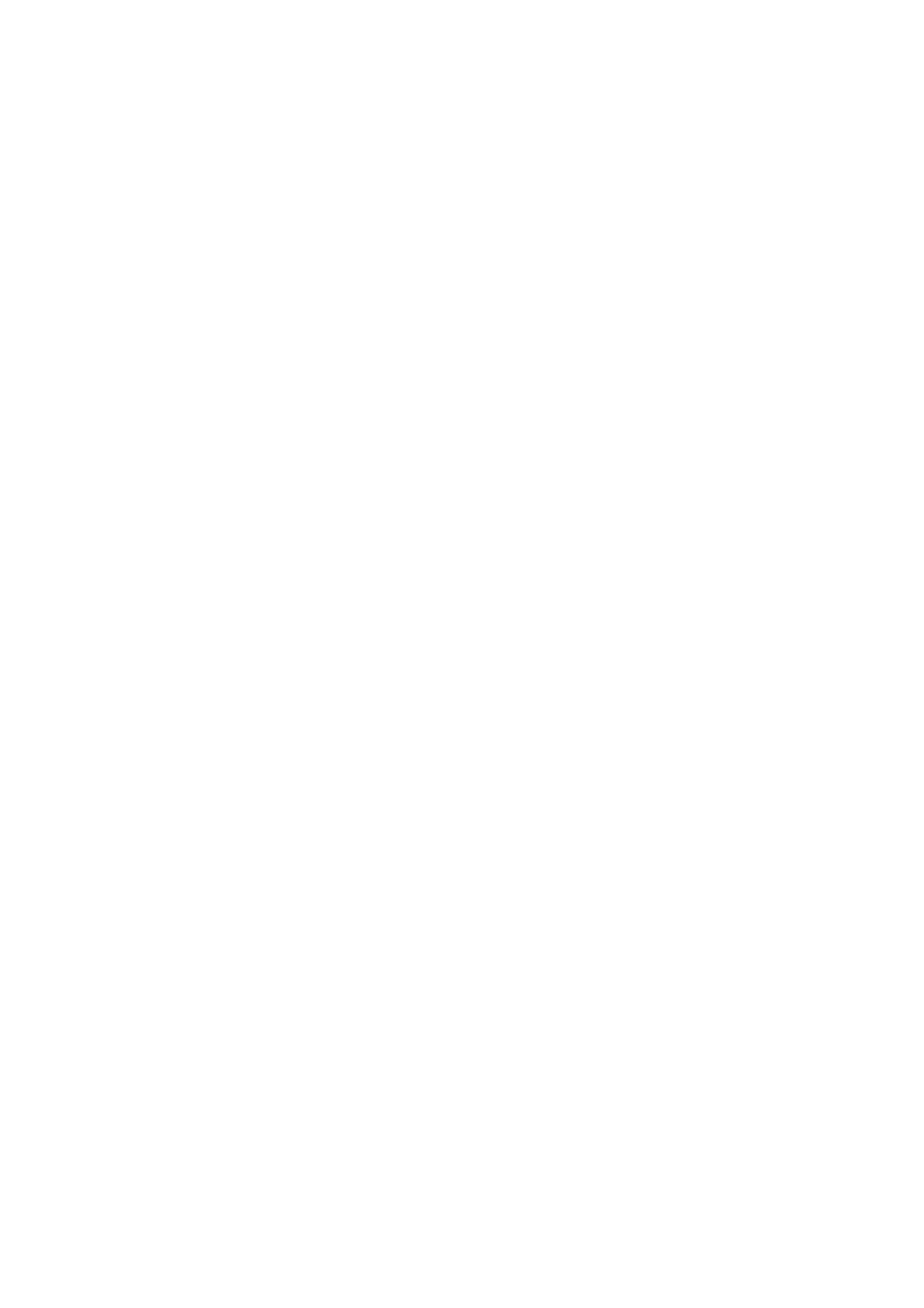$\mathsf{l}$